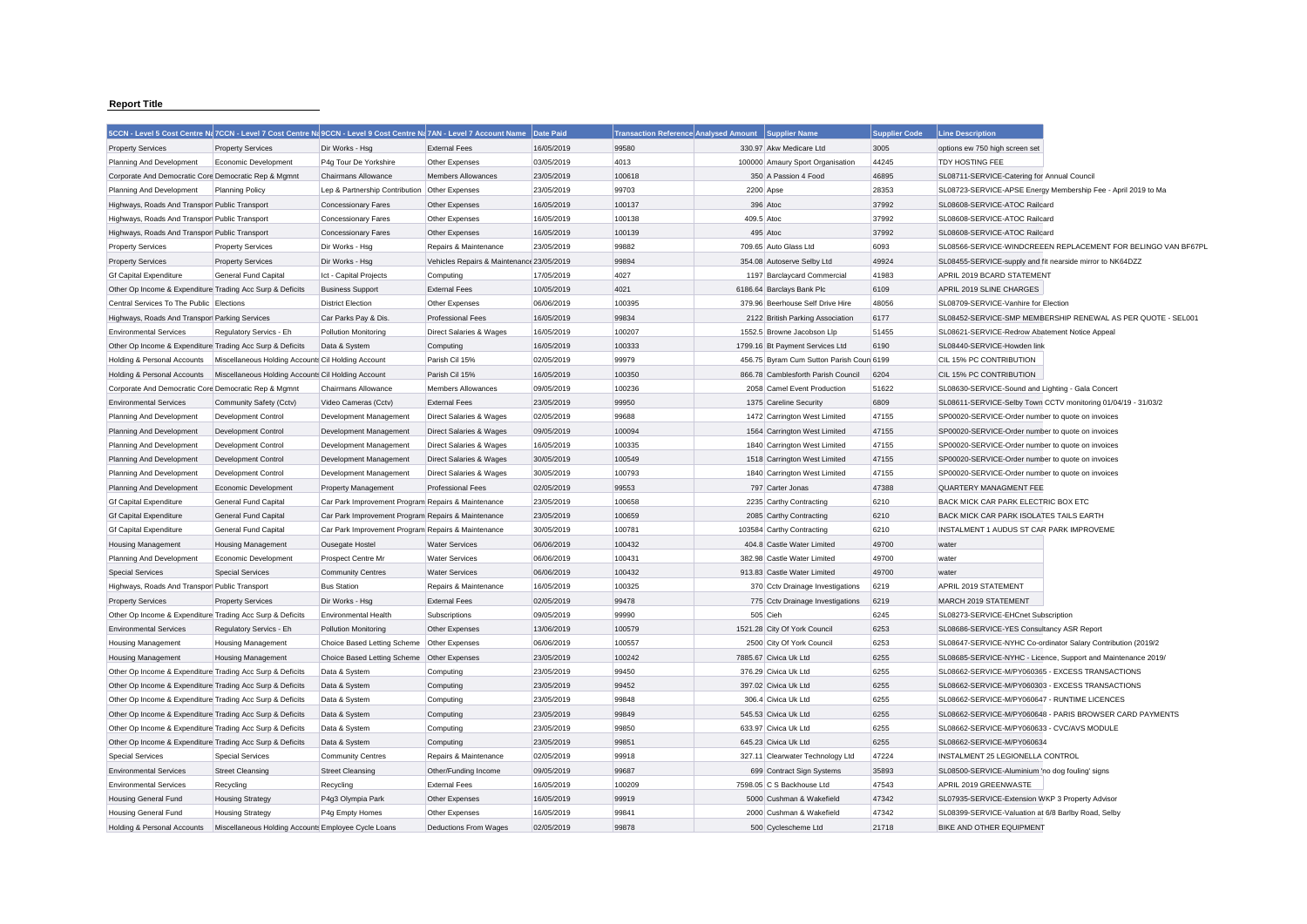| Other Op Income & Expenditure Trading Acc Surp & Deficits                     |                                                            | Mobile Phones A/C                                      | Communications                                 | 16/05/2019               | 99115           | 612.14 Daisy Communications Ltd              | 6325  |                                                               | SL08509-SERVICE-Mobile Phone Daisy Contract April 2019 - July |
|-------------------------------------------------------------------------------|------------------------------------------------------------|--------------------------------------------------------|------------------------------------------------|--------------------------|-----------------|----------------------------------------------|-------|---------------------------------------------------------------|---------------------------------------------------------------|
| Other Op Income & Expenditure Trading Acc Surp & Deficits                     |                                                            | Mobile Phones A/C                                      | Communications                                 | 30/05/2019               | 100141          | 608.77 Daisy Communications Ltd              | 6325  | SL08509-SERVICE-Mobile Phone Daisy Contract April 2019 - July |                                                               |
| Gen Grants & Collection Fund   Taxation & Non-Specific Grants Gen Fund Income |                                                            |                                                        | Dclg                                           | 17/05/2019               | 4026            | 140528 Department For Communities & 6345     |       | 20/05/19 NNDR                                                 |                                                               |
| Holding & Personal Accounts                                                   | Miscellaneous Holding Accounts Nndr Payers Coll Fund (Old) |                                                        | Collection Fund                                | 17/05/2019               | 4026            | 652897 Department For Communities & 6345     |       | 20/05/19 NNDR                                                 |                                                               |
| Other Op Income & Expenditure Trading Acc Surp & Deficits                     |                                                            | Leadership Team                                        | Subscriptions                                  | 30/05/2019               | 100337          | 659 District Councils Network                | 26040 | SL08525-SERVICE-DCN Membership Fee 2019/2020                  |                                                               |
| <b>Property Services</b>                                                      | <b>Property Services</b>                                   | Dir Works - Hsg                                        | <b>External Fees</b>                           | 30/05/2019               | 100652          | 400 Drive Devilbiss Healthcare Limit 38665   |       | SL08534-S0217101-PREMIER PLUS BATHLIFT 1NO                    |                                                               |
| Planning And Development                                                      | Economic Development                                       | P4g Tour De Yorkshire                                  | Equip/Furniture/Materials                      | 16/05/2019               | 100237          | 1200 Dr Loo                                  | 51562 | SL08622-SERVICE-Tour de Yorkshire - portaloo hire for spectat |                                                               |
| Planning And Development                                                      | Economic Development                                       | Swordfish Way M Rent                                   | Repairs & Maintenance                          | 23/05/2019               | 99897           | 260 Emmerson Doors Ltd                       | 6398  | UNIT 3 SWORDFISH WAY SHERBURN LS25 6NG                        |                                                               |
| Hra Capital Expenditure                                                       | Hra Capital                                                | <b>Bathroom Replacements</b>                           | Repairs & Maintenance                          | 02/05/2019               | 99917           | 3493.68 Engie Regeneration Limited           | 43184 | VALUATION 4 BATHROOMS                                         |                                                               |
| Hra Capital Expenditure                                                       | Hra Capital                                                | Pointing Works                                         | Repairs & Maintenance                          | 02/05/2019               | 99982           | 67617.78 Engie Regeneration Limited          | 43184 | INSTAL 7 POINTING PROGRAMME                                   |                                                               |
| Central Services To The Public Emergency Planning                             |                                                            | <b>Emergency Planning</b>                              | Other Expenses                                 | 30/05/2019               | 100339          | 700 Enitial                                  | 51633 | SL08690-SERVICE-Methane Monitoring                            |                                                               |
| Central Services To The Public Emergency Planning                             |                                                            | <b>Emergency Planning</b>                              | Other Expenses                                 | 30/05/2019               | 100340          | 2950 Enitial                                 | 51633 | SL08690-SERVICE-Methane Monitoring                            |                                                               |
| Cultural And Related Services   Open Spaces                                   |                                                            | Community Parks & Open Spac Repairs & Maintenance      |                                                | 16/05/2019               | 99846           | 475.62 Enterprise Managed Services Lt 6404   |       | <b>FAIRBURN GRASS CUTTING</b>                                 |                                                               |
| Cultural And Related Services   Open Spaces                                   |                                                            | Community Parks & Open Spac Repairs & Maintenance      |                                                | 16/05/2019               | 99847           | 4692.62 Enterprise Managed Services Lt 6404  |       | <b>COMPLETION OF APRIL WORK</b>                               |                                                               |
| <b>Cultural And Related Services</b>                                          | Open Spaces                                                | Community Parks & Open Spac Repairs & Maintenance      |                                                | 30/05/2019               | 100152          | 475.62 Enterprise Managed Services Lt 6404   |       | MAY 2019 GRASS CUTTING                                        |                                                               |
| Cultural And Related Services   Open Spaces                                   |                                                            | Community Parks & Open Spac Repairs & Maintenance      |                                                | 30/05/2019               | 100153          | 4692.62 Enterprise Managed Services Lt 6404  |       | MAY 2019 COMPLETION OF WORK                                   |                                                               |
| Cultural And Related Services   Open Spaces                                   |                                                            | <b>Grass Cutting</b>                                   | Repairs & Maintenance                          | 16/05/2019               | 99847           | 3060.72 Enterprise Managed Services Lt 6404  |       | COMPLETION OF APRIL WORK                                      |                                                               |
| <b>Cultural And Related Services</b>                                          | Open Spaces                                                | <b>Grass Cutting</b>                                   | Repairs & Maintenance                          | 30/05/2019               | 100153          | 3060.72 Enterprise Managed Services Lt 6404  |       | MAY 2019 COMPLETION OF WORK                                   |                                                               |
| Cultural And Related Services Open Spaces                                     |                                                            | Selby Park                                             | Repairs & Maintenance                          | 16/05/2019               | 99847           | 9410.25 Enterprise Managed Services Lt 6404  |       | COMPLETION OF APRIL WORK                                      |                                                               |
| <b>Cultural And Related Services</b>                                          | Open Spaces                                                | <b>Selby Park</b>                                      | Repairs & Maintenance                          | 30/05/2019               | 100153          | 9410.25 Enterprise Managed Services Lt 6404  |       | MAY 2019 COMPLETION OF WORK                                   |                                                               |
| Cultural And Related Services                                                 | Recreation & Sport                                         | Selby Leisure Centre                                   | Repairs & Maintenance                          | 16/05/2019               | 99847           | 800.65 Enterprise Managed Services Lt 6404   |       | COMPLETION OF APRIL WORK                                      |                                                               |
| <b>Cultural And Related Services</b>                                          | Recreation & Sport                                         | Selby Leisure Centre                                   | Repairs & Maintenance                          | 30/05/2019               | 100153          | 800.65 Enterprise Managed Services Lt 6404   |       | MAY 2019 COMPLETION OF WORK                                   |                                                               |
| <b>Environmental Services</b>                                                 | <b>Cemetery Services</b>                                   | <b>Closed Burial Ground</b>                            | Repairs & Maintenance                          | 16/05/2019               | 99847           | 1206.52 Enterprise Managed Services Lt 6404  |       | COMPLETION OF APRIL WORK                                      |                                                               |
| <b>Environmental Services</b>                                                 | <b>Cemetery Services</b>                                   | Closed Burial Ground                                   | Repairs & Maintenance                          | 30/05/2019               | 100153          | 1206.52 Enterprise Managed Services Lt 6404  |       | MAY 2019 COMPLETION OF WORK                                   |                                                               |
| <b>Environmental Services</b>                                                 | Recycling                                                  | Recycling                                              | <b>External Fees</b>                           | 16/05/2019               | 99847           | 128012.7 Enterprise Managed Services Lt 6404 |       | COMPLETION OF APRIL WORK                                      |                                                               |
| <b>Environmental Services</b>                                                 | Recycling                                                  | Recycling                                              | <b>External Fees</b>                           | 30/05/2019               | 100153          | 128012.7 Enterprise Managed Services Lt 6404 |       | MAY 2019 COMPLETION OF WORK                                   |                                                               |
| <b>Environmental Services</b>                                                 | <b>Street Cleansing</b>                                    | <b>Street Cleansing</b>                                | <b>External Fees</b>                           | 16/05/2019               | 99847           | 49831.71 Enterprise Managed Services Lt 6404 |       | COMPLETION OF APRIL WORK                                      |                                                               |
| <b>Environmental Services</b>                                                 | <b>Street Cleansing</b>                                    | <b>Street Cleansing</b>                                | <b>External Fees</b>                           | 30/05/2019               | 100153          | 49831.71 Enterprise Managed Services Lt 6404 |       | MAY 2019 COMPLETION OF WORK                                   |                                                               |
| <b>Environmental Services</b>                                                 | <b>Street Cleansing</b>                                    | <b>Street Cleansing</b>                                | Other/Funding Income                           | 30/05/2019               | 100151          | 8004 Enterprise Managed Services Lt 6404     |       | LITTER PICKERS/RUBBISH BAG HOOPS                              |                                                               |
| <b>Environmental Services</b>                                                 | <b>Trade Waste</b>                                         | <b>Clinical Waste</b>                                  | <b>External Fees</b>                           | 16/05/2019               | 99847           | 4671.25 Enterprise Managed Services Lt 6404  |       | <b>COMPLETION OF APRIL WORK</b>                               |                                                               |
| <b>Environmental Services</b>                                                 | <b>Trade Waste</b>                                         | Clinical Waste                                         | <b>External Fees</b>                           | 30/05/2019               | 100153          | 4671.25 Enterprise Managed Services Lt 6404  |       | MAY 2019 COMPLETION OF WORK                                   |                                                               |
| <b>Environmental Services</b>                                                 | <b>Trade Waste</b>                                         | <b>Commercial Waste</b>                                | <b>External Fees</b>                           | 16/05/2019               | 99847           | 27529.1 Enterprise Managed Services Lt 6404  |       | COMPLETION OF APRIL WORK                                      |                                                               |
| <b>Environmental Services</b>                                                 | <b>Trade Waste</b>                                         | <b>Commercial Waste</b>                                | <b>External Fees</b>                           | 30/05/2019               | 100153          | 27529.1 Enterprise Managed Services Lt 6404  |       | MAY 2019 COMPLETION OF WORK                                   |                                                               |
| <b>Environmental Services</b>                                                 | <b>Waste Collection</b>                                    | Dom.Wheeled Bins/Sac                                   | <b>External Fees</b>                           | 16/05/2019               | 99844           | 2363.76 Enterprise Managed Services Lt 6404  |       | SATURDAY DELIVERIES APRIL 2019                                |                                                               |
| <b>Environmental Services</b>                                                 | <b>Waste Collection</b>                                    | Dom.Wheeled Bins/Sac                                   | <b>External Fees</b>                           | 16/05/2019               | 99847           | 23533.64 Enterprise Managed Services Lt 6404 |       | COMPLETION OF APRIL WORK                                      |                                                               |
| <b>Environmental Services</b>                                                 | <b>Waste Collection</b>                                    | Dom.Wheeled Bins/Sac                                   | <b>External Fees</b>                           | 30/05/2019               | 100153          | 23533.64 Enterprise Managed Services Lt 6404 |       | MAY 2019 COMPLETION OF WORK                                   |                                                               |
| <b>Environmental Services</b>                                                 | <b>Waste Collection</b>                                    | Dom.Wheeled Bins/Sac                                   | <b>External Fees</b>                           | 30/05/2019               | 100154          | 2363.76 Enterprise Managed Services Lt 6404  |       | MAY 2019 SATURDAY DELIVERIES                                  |                                                               |
| <b>Environmental Services</b>                                                 | <b>Waste Collection</b>                                    |                                                        |                                                | 16/05/2019               | 99847           | 1769.21 Enterprise Managed Services Lt 6404  |       | COMPLETION OF APRIL WORK                                      |                                                               |
| <b>Environmental Services</b>                                                 | Waste Collection                                           | Refuse Collection General<br>Refuse Collection General | Advertising<br>Advertising                     | 30/05/2019               | 100153          | 1769.21 Enterprise Managed Services Lt 6404  |       | MAY 2019 COMPLETION OF WORK                                   |                                                               |
| <b>Environmental Services</b>                                                 | <b>Waste Collection</b>                                    | <b>Refuse Collection General</b>                       | <b>External Fees</b>                           | 16/05/2019               | 99843           | 6699 Enterprise Managed Services Lt 6404     |       | ADDITIONAL KERBSIDE                                           |                                                               |
| <b>Environmental Services</b>                                                 | <b>Waste Collection</b>                                    | <b>Refuse Collection General</b>                       | <b>External Fees</b>                           | 16/05/2019               | 99845           | 14854 Enterprise Managed Services Lt 6404    |       | ADDITIONAL GREEN WASTE                                        |                                                               |
| <b>Environmental Services</b>                                                 | <b>Waste Collection</b>                                    | <b>Refuse Collection General</b>                       | <b>External Fees</b>                           | 16/05/2019               | 99847           | 99267.12 Enterprise Managed Services Lt 6404 |       | <b>COMPLETION OF APRIL WORK</b>                               |                                                               |
| <b>Environmental Services</b>                                                 | <b>Waste Collection</b>                                    | <b>Refuse Collection General</b>                       | <b>External Fees</b>                           | 30/05/2019               | 100153          | 99267.12 Enterprise Managed Services Lt 6404 |       | MAY 2019 COMPLETION OF WORK                                   |                                                               |
| <b>Environmental Services</b>                                                 | <b>Waste Collection</b>                                    |                                                        | <b>External Fees</b>                           | 30/05/2019               | 100155          | 6699 Enterprise Managed Services Lt 6404     |       | MAY 2019 ADD KERBSIDE AND RESIDUAL                            |                                                               |
|                                                                               |                                                            | <b>Refuse Collection General</b>                       |                                                | 30/05/2019               | 100156          | 14854 Enterprise Managed Services Lt 6404    |       | MAY 2019 ADDITIONAL GREEN WASTE                               |                                                               |
| <b>Environmental Services</b>                                                 | <b>Waste Collection</b>                                    | <b>Refuse Collection General</b>                       | <b>External Fees</b>                           |                          |                 |                                              |       |                                                               |                                                               |
| Highways, Roads And Transpor Parking Services                                 |                                                            | Car Parks-Other<br>Car Parks-Other                     | Repairs & Maintenance<br>Repairs & Maintenance | 16/05/2019<br>30/05/2019 | 99847<br>100153 | 297.47 Enterprise Managed Services Lt 6404   |       | COMPLETION OF APRIL WORK<br>MAY 2019 COMPLETION OF WORK       |                                                               |
| Highways, Roads And Transpor Parking Services                                 |                                                            |                                                        |                                                |                          |                 | 297.47 Enterprise Managed Services Lt 6404   |       |                                                               |                                                               |
| <b>Special Services</b>                                                       | <b>Special Services</b>                                    | Grassed Areas & Open Spaces Repairs & Maintenance      |                                                | 16/05/2019               | 99847           | 8061.9 Enterprise Managed Services Lt 6404   |       | <b>COMPLETION OF APRIL WORK</b>                               |                                                               |
| <b>Special Services</b>                                                       | <b>Special Services</b>                                    | Grassed Areas & Open Spaces Repairs & Maintenance      |                                                | 30/05/2019               | 100153          | 8061.9 Enterprise Managed Services Lt 6404   |       | MAY 2019 COMPLETION OF WORK                                   |                                                               |
| <b>Property Services</b>                                                      | <b>Property Services</b>                                   | Dir Works - Hsg                                        | <b>External Fees</b>                           | 06/06/2019               | 100437          | 290 Envirovent Ltd                           | 6406  | 19 BEECHWOOD GLADE                                            |                                                               |
| Planning And Development                                                      | Economic Development                                       | P4g Tour De Yorkshire                                  | Equip/Furniture/Materials                      | 30/05/2019               | 100200          | 3262 Event Medical Services                  | 48357 | SL08544-SERVICE-Event medical services for spectators & the f |                                                               |
| Other Op Income & Expenditure Trading Acc Surp & Deficits                     |                                                            | Leadership Team                                        | Subsistence & Conf Expenses                    | 13/06/2019               | 100604          | 308 Event-X Ltd                              | 2733  | SL08703-SERVICE-Accomodation for Solace Summit                |                                                               |
| Other Op Income & Expenditure Trading Acc Surp & Deficits                     |                                                            | Leadership Team                                        | Subsistence & Conf Expenses                    | 13/06/2019               | 100604          | 308 Event-X Ltd                              | 2733  | SL08703-SERVICE-Accomodation for Solace Summit                |                                                               |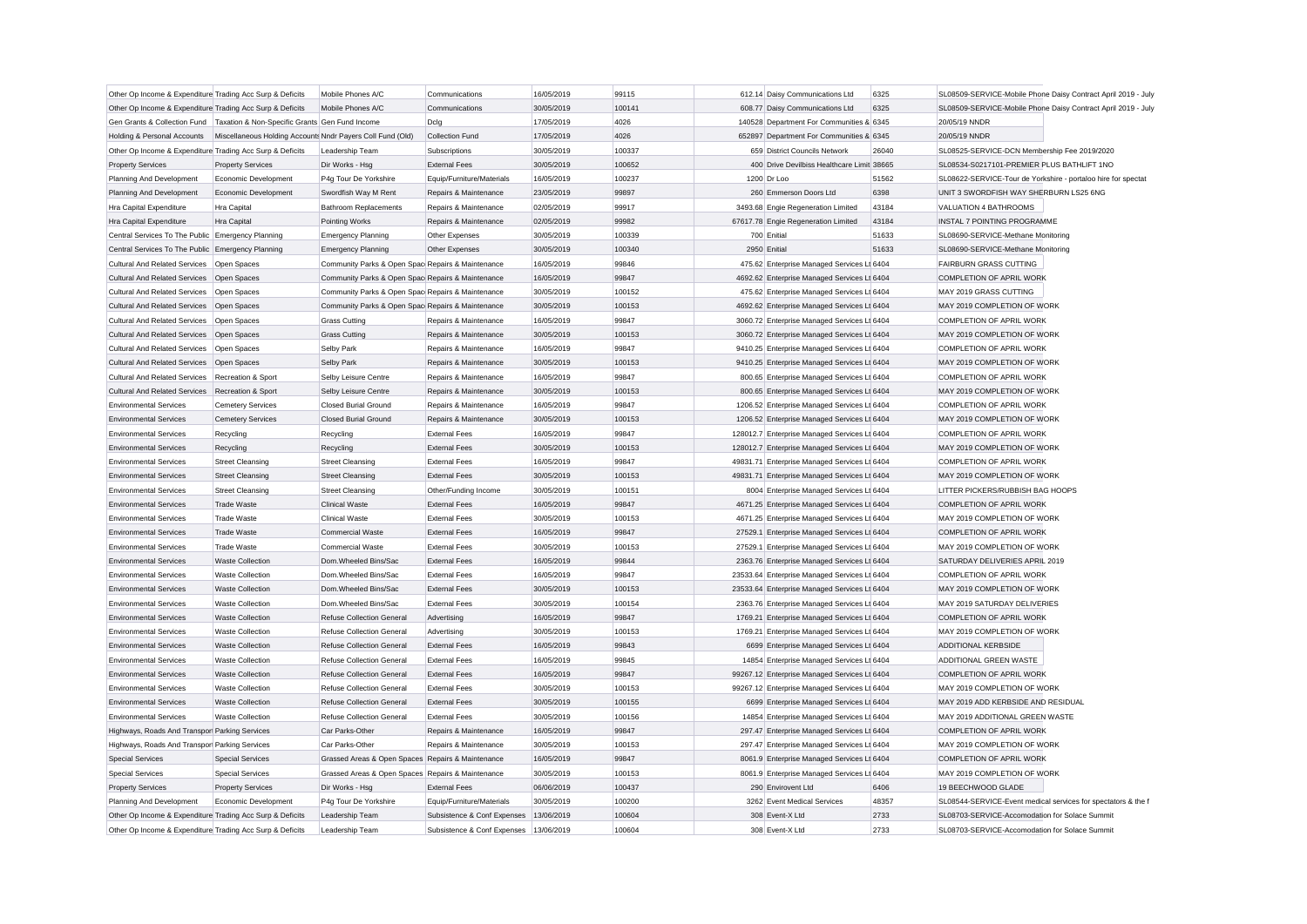| Corporate And Democratic Core Democratic Rep & Mgmnt      |                                                    | <b>Civic Functions</b>                               | Other Expenses                           | 23/05/2019 | 99884  |         | 680 G & H Davidson                           | 6332  |                                                              | SL08352-SERVICE-Past Chairman's Badge (£475) and Silver Salve |
|-----------------------------------------------------------|----------------------------------------------------|------------------------------------------------------|------------------------------------------|------------|--------|---------|----------------------------------------------|-------|--------------------------------------------------------------|---------------------------------------------------------------|
| <b>Cultural And Related Services</b>                      | Open Spaces                                        | <b>Groundwork Trust</b>                              | Grants                                   | 30/05/2019 | 100214 |         | 26000 Groundwork North Yorkshire             | 6506  | SL08743-SERVICE-Core Funding GWNY                            |                                                               |
| <b>Cultural And Related Services</b>                      | Tourism                                            | P4g Celebrating Selby 950                            | Repairs & Maintenance                    | 30/05/2019 | 100227 |         | 660 Groundwork Wakefield Ltd                 | 44350 | SL08565-SERVICE-Re-paint of four benches - located on Finkle |                                                               |
| Hra Capital Expenditure                                   | Hra Capital                                        | Environmental Improvement Pla Repairs & Maintenance  |                                          | 23/05/2019 | 100103 |         | 705 Groundwork Wakefield Ltd                 | 44350 |                                                              | SL08665-SERVICE-DESIGN WORK FOR PROSPECT PLACE - INV 7391     |
| Hra Capital Expenditure                                   | Hra Capital                                        | Environmental Improvement Pla Repairs & Maintenance  |                                          | 23/05/2019 | 100104 |         | 658 Groundwork Wakefield Ltd                 | 44350 |                                                              | SL08672-SERVICE-project management costs for st wilfrids cour |
| Other Op Income & Expenditure Trading Acc Surp & Deficits |                                                    | Access Selby - Contact Centre Rents                  |                                          | 23/05/2019 | 100540 |         | 15628 Gvfm Limited                           | 27552 | RENT & SERVICE FOR 24/06/19-28/09/19                         |                                                               |
| Holding & Personal Accounts                               | Miscellaneous Holding Accounts Cil Holding Account |                                                      | Parish Cil 15%                           | 16/05/2019 | 100440 |         | 2000 Hambleton Parish Council                | 6519  | CIS 15% CONTRIBUTION                                         |                                                               |
| Highways, Roads And Transpor Parking Services             |                                                    | Car Parks Pay & Dis.                                 | Misc Income                              | 23/05/2019 | 100099 |         | 3776.34 Harrogate Borough Council            | 6523  | 2018/19 PCN ENFORCEMENT                                      |                                                               |
| <b>Environmental Services</b>                             | Regulatory Servics - Eh                            | <b>Public Conveniences</b>                           | <b>External Fees</b>                     | 23/05/2019 | 100096 |         | 4049.62 Healthmatic Ltd                      | 6545  | SL08264-SERVICE-Maintenance and cleaning of public toilets 1 |                                                               |
| Holding & Personal Accounts                               | Miscellaneous Holding Accounts Cil Holding Account |                                                      | Parish Cil 15%                           | 02/05/2019 | 99978  |         | 2898 Hemingbrough Parish Council             | 6553  | CIL 15% PC CONTRIBUTION                                      |                                                               |
| Holding & Personal Accounts                               | Control Accounts                                   | <b>Creditors Control</b>                             | Tax Deduct On Contract Payme 09/05/2019  |            | 100225 |         | 731.8 Hm Revenue & Customs                   | 6590  | MAY 2019 CIS DEDUCTIONS                                      |                                                               |
| Corporate And Democratic Core Democratic Rep & Mgmnt      |                                                    | Democratic Core                                      | Subsistence & Conf Expenses   13/06/2019 |            | 100638 |         | 694.6 Hoey Ainscough Associates Ltd 35326    |       | SL08708-SERVICE-Code of conduct Training and Expenses        |                                                               |
| <b>Environmental Services</b>                             | Regulatory Servics - Eh                            | Licences-Other                                       | <b>External Fees</b>                     | 30/05/2019 | 100149 |         | 326 Holmefield Veterinary Centre             | 6598  | SL08715-SERVICE-Inspection for Constable for Dog Breeding    |                                                               |
| Hra Capital Expenditure                                   | <b>Hra Capital</b>                                 | Void Property Repairs                                | Repairs & Maintenance                    | 30/05/2019 | 100397 |         | 1945 Home Maintenance                        | 47112 | 14 LAURENCE GROVE                                            |                                                               |
| Hra Capital Expenditure                                   | Hra Capital                                        | <b>Central Heating Systems</b>                       | Repairs & Maintenance                    | 16/05/2019 | 100106 |         | 9452.12 Home Utility Group Limited           | 47533 | 9 BISHOPDYKE ROAD CAWOOD YO8 3ST                             |                                                               |
| Hra Capital Expenditure                                   | <b>Hra Capital</b>                                 | <b>Central Heating Systems</b>                       | Repairs & Maintenance                    | 16/05/2019 | 100107 |         | 9452.12 Home Utility Group Limited           | 47533 | 4 MAIN ROAD HIRST COURTNEY YO8 8QP                           |                                                               |
| Hra Capital Expenditure                                   | Hra Capital                                        | <b>Central Heating Systems</b>                       | Repairs & Maintenance                    | 16/05/2019 | 100108 |         | 9203.12 Home Utility Group Limited           | 47533 | 18 MOUNT PLEASANT LITTLE SMEATON WF8 3LW                     |                                                               |
| Hra Capital Expenditure                                   | Hra Capital                                        | <b>Central Heating Systems</b>                       | Repairs & Maintenance                    | 16/05/2019 | 100109 |         | 9203.12 Home Utility Group Limited           | 47533 | 40 CHURCH FENTON LANE TADCASTER LS24 9DW                     |                                                               |
| Hra Capital Expenditure                                   | Hra Capital                                        | Housing Development Schemes Repairs & Maintenance    |                                          | 23/05/2019 | 99899  |         | 2643 Home Utility Group Limited              | 47533 | 4 COCKRET CLOSE SELBY YO8 4BS                                |                                                               |
| Hra Capital Expenditure                                   | Hra Capital                                        | Sheltered Homes Adaption                             | Repairs & Maintenance                    | 23/05/2019 | 100551 |         | 2245 Home Utility Group Limited              | 47533 | Personal Information                                         |                                                               |
| Hra Capital Expenditure                                   | Hra Capital                                        | Sheltered Homes Adaption                             | Repairs & Maintenance                    | 23/05/2019 | 99900  |         | 2295 Home Utility Group Limited              | 47533 | Personal Information                                         |                                                               |
| Hra Capital Expenditure                                   | Hra Capital                                        | Sheltered Homes Adaption                             | Repairs & Maintenance                    | 30/05/2019 | 100164 |         | 2255 Home Utility Group Limited              | 47533 | Personal Information                                         |                                                               |
| Hra Capital Expenditure                                   | Hra Capital                                        | Sheltered Homes Adaption                             | Repairs & Maintenance                    | 13/06/2019 | 100599 |         | 2245 Home Utility Group Limited              | 47533 | Personal Information                                         |                                                               |
| <b>Property Services</b>                                  | <b>Property Services</b>                           | Dir Works - Hsg                                      | <b>External Fees</b>                     | 30/05/2019 | 100779 |         | 2317.19 Home Utility Group Limited           | 47533 | 35 FAIRFIELD WAY TADCASTER LS24 9SP                          |                                                               |
| <b>Property Services</b>                                  | <b>Property Services</b>                           | Dir Works - Hsg                                      | Equip/Furniture/Materials                | 30/05/2019 | 100195 |         | 9924.71 Howdens Joinery Ltd                  | 21474 | APRIL 2019 STATEMENT                                         |                                                               |
| Central Services To The Public Local Land Charges         |                                                    | <b>Land Charges</b>                                  | Printing/Stationery/Gen Exps             | 23/05/2019 | 99954  |         | 1900 Idox Software Ltd                       | 6622  | SL08590-SERVICE-2 Days of Consultancy Support                |                                                               |
| Other Op Income & Expenditure Trading Acc Surp & Deficits |                                                    | Access Selby - Contact Centre Repairs & Maintenance  |                                          | 06/06/2019 | 100367 |         | 410.68 Initial Washroom Solutions            | 6631  | SERVICE 8-9 MARKET CROSS                                     |                                                               |
| Other Op Income & Expenditure Trading Acc Surp & Deficits |                                                    | lct                                                  | Equip/Furniture/Materials                | 16/05/2019 | 99695  |         | 576 Inspired Technology Services Lt 39704    |       | SL08555-SERVICE-Kensington Combination Ultra Laptop Lock     |                                                               |
| Other Op Income & Expenditure Trading Acc Surp & Deficits |                                                    | Ict                                                  | Equip/Furniture/Materials                | 23/05/2019 | 99991  |         | 309.81 Inspired Technology Services Lt 39704 |       |                                                              | SL08595-SERVICE-HP LTO ULTRIUM 4 800GB/1.6TB STORAGE MEDIA    |
| Other Op Income & Expenditure Trading Acc Surp & Deficits |                                                    | lict                                                 | Equip/Furniture/Materials                | 23/05/2019 | 99991  |         | 738.4 Inspired Technology Services Lt 39704  |       |                                                              | SL08595-SERVICE-Philips B Line FHD LCD monitor with USB-C doc |
| Highways, Roads And Transpor Parking Services             |                                                    | Car Parks-Other                                      | Repairs & Maintenance                    | 09/05/2019 | 100110 |         | 326 It Electrical (Yorkshire) Ltd            | 6652  | APRIL 2019 ELECTRICAL WORKS                                  |                                                               |
| Hra Capital Expenditure                                   | Hra Capital                                        | <b>Central Heating Systems</b>                       | Repairs & Maintenance                    | 09/05/2019 | 100110 |         | 350.86 It Electrical (Yorkshire) Ltd         | 6652  | APRIL 2019 ELECTRICAL WORKS                                  |                                                               |
| Hra Capital Expenditure                                   | Hra Capital                                        | <b>Electrical Rewires</b>                            | Repairs & Maintenance                    | 09/05/2019 | 100110 |         | 20295.1 It Electrical (Yorkshire) Ltd        | 6652  | APRIL 2019 ELECTRICAL WORKS                                  |                                                               |
| <b>Property Services</b>                                  | <b>Property Services</b>                           | Dir Works - Hsg                                      | <b>External Fees</b>                     | 09/05/2019 | 100110 |         | 5727.42 It Electrical (Yorkshire) Ltd        | 6652  | APRIL 2019 ELECTRICAL WORKS                                  |                                                               |
| Other Op Income & Expenditure Trading Acc Surp & Deficits |                                                    | Housing Support & Enforcemen Direct Salaries & Wages |                                          | 02/05/2019 | 99945  |         | 832.35 James Andrews Recruitment Sc 41252    |       | W/E 28/04/19                                                 |                                                               |
| Other Op Income & Expenditure Trading Acc Surp & Deficits |                                                    | Housing Support & Enforcemen Direct Salaries & Wages |                                          | 02/05/2019 | 99946  |         | 892.48 James Andrews Recruitment Sc 41252    |       | W/E 28/04/19                                                 |                                                               |
| Other Op Income & Expenditure Trading Acc Surp & Deficits |                                                    | Housing Support & Enforcemen Direct Salaries & Wages |                                          | 09/05/2019 | 100221 |         | 1146.66 James Andrews Recruitment Sc 41252   |       | W/E 05/05/19                                                 |                                                               |
| Other Op Income & Expenditure Trading Acc Surp & Deficits |                                                    | Housing Support & Enforcemen Direct Salaries & Wages |                                          | 16/05/2019 | 100410 |         | 995.06 James Andrews Recruitment Sc 41252    |       | 12/05/2019                                                   |                                                               |
| Other Op Income & Expenditure Trading Acc Surp & Deficits |                                                    | Housing Support & Enforcemen Direct Salaries & Wages |                                          | 23/05/2019 | 100625 |         | 1046.33 James Andrews Recruitment Sc 41252   |       | W/E 19/05/2019                                               |                                                               |
| Other Op Income & Expenditure Trading Acc Surp & Deficits |                                                    | Housing Support & Enforcemen Direct Salaries & Wages |                                          | 30/05/2019 | 100803 |         | 906.43 James Andrews Recruitment Sc 41252    |       | W/E 26/05/19                                                 |                                                               |
| Hra Capital Expenditure                                   | Hra Capital                                        | <b>Void Property Repairs</b>                         | Repairs & Maintenance                    | 23/05/2019 | 99967  |         | 700 J&D Decorating And Property M 36796      |       | 3 VIKING DRIVE RICCALL                                       |                                                               |
| <b>Property Services</b>                                  | <b>Property Services</b>                           | Dir Works - Hsg                                      | <b>External Fees</b>                     | 23/05/2019 | 100328 |         | 700 J&D Decorating And Property M 36796      |       | 8 WILLIAM JACQUES DRIVE CLIFFE                               |                                                               |
| <b>Property Services</b>                                  | <b>Property Services</b>                           | Dir Works - Hsg                                      | Other Expenses                           | 02/05/2019 | 99394  |         | 1700 J&D Decorating And Property M 36796     |       | 15 MOUNT PLEASANT LITTLE SMEATON                             |                                                               |
| <b>Property Services</b>                                  | <b>Property Services</b>                           | Dir Works - Hsa                                      | Other Expenses                           | 02/05/2019 | 99396  |         | 480 J&D Decorating And Property M 36796      |       | 60 JOHNSON STREET SELBY                                      |                                                               |
| <b>Property Services</b>                                  | <b>Property Services</b>                           | Dir Works - Hsg                                      | Equip/Furniture/Materials                | 02/05/2019 | 99367  |         | 7750.64 Jewson Ltd                           | 6662  | MARCH 2019 STATEMENT                                         |                                                               |
| Housing Management                                        | <b>Housing Management</b>                          | Hsg.Gen.Management                                   | <b>Professional Fees</b>                 | 23/05/2019 | 99985  | 500 JII |                                              | 48745 | SL07958-SERVICE-Undertake a valuation                        |                                                               |
| <b>Environmental Services</b>                             | Recycling                                          | Recycling                                            | Subscriptions                            | 23/05/2019 | 99924  |         | 1995 Keep Britain Tidy                       | 49751 | SL08568-SERVICE-Membership of KBT 2019/20                    |                                                               |
| <b>Housing General Fund</b>                               | Homelessness                                       | <b>Homeless Persons</b>                              | Other Expenses                           | 16/05/2019 | 100388 |         | 675 Personal Information                     | 47157 | <b>FRONTLINE</b>                                             |                                                               |
| Hra Capital Expenditure                                   | Hra Capital                                        | Sheltered Homes Adaption                             | Repairs & Maintenance                    | 23/05/2019 | 99907  |         | 390 Kml Flooring Limited                     | 6704  | Personal Information                                         |                                                               |
| Hra Capital Expenditure                                   | Hra Capital                                        | Sheltered Homes Adaption                             | Repairs & Maintenance                    | 23/05/2019 | 99963  |         | 390 Kml Flooring Limited                     | 6704  | Personal Information                                         |                                                               |
| <b>Property Services</b>                                  | <b>Property Services</b>                           | Dir Works - Hsg                                      | <b>External Fees</b>                     | 23/05/2019 | 99902  |         | 390 Kml Flooring Limited                     | 6704  | 38 BROCKLEY CLOSE CHURCH FENTON                              |                                                               |
| <b>Property Services</b>                                  | <b>Property Services</b>                           | Dir Works - Hsg                                      | <b>External Fees</b>                     | 23/05/2019 | 99903  |         | 390 Kml Flooring Limited                     | 6704  | 3 HOWDEN ROAD OSGODBY                                        |                                                               |
| <b>Property Services</b>                                  | <b>Property Services</b>                           | Dir Works - Hsg                                      | <b>External Fees</b>                     | 23/05/2019 | 99904  |         | 390 Kml Flooring Limited                     | 6704  | 4 WESTFIELD COURT EGGBOROUGH                                 |                                                               |
|                                                           |                                                    |                                                      |                                          |            |        |         |                                              |       |                                                              |                                                               |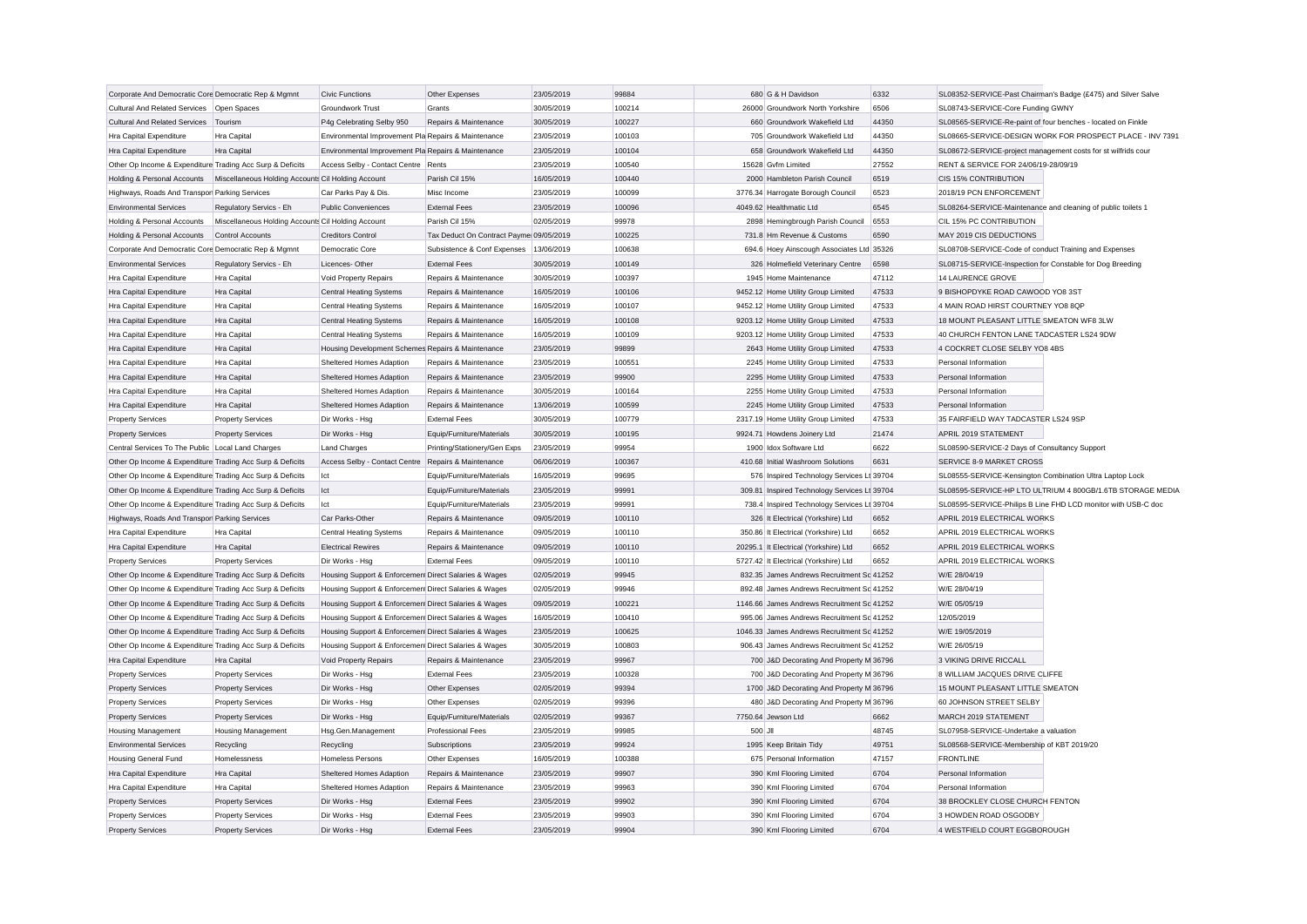| <b>Property Services</b>                                  | <b>Property Services</b>                                   | Dir Works - Hsg                                                                        | <b>External Fees</b>         | 23/05/2019 | 99905  | 390 Kml Flooring Limited                      | 6704  | 23 BEECHWOOD CLOSE SHERBURN                                  |                                                               |
|-----------------------------------------------------------|------------------------------------------------------------|----------------------------------------------------------------------------------------|------------------------------|------------|--------|-----------------------------------------------|-------|--------------------------------------------------------------|---------------------------------------------------------------|
| <b>Property Services</b>                                  | <b>Property Services</b>                                   | Dir Works - Hsg                                                                        | <b>External Fees</b>         | 23/05/2019 | 99906  | 390 Kml Flooring Limited                      | 6704  | 12 TOP FOLD FAIRBURN                                         |                                                               |
| <b>Housing Management</b>                                 | <b>Housing Management</b>                                  | <b>Housing Management</b>                                                              | <b>Legal Fees</b>            | 10/05/2019 | 4015   | 567 Liberata Uk Ltd                           | 36656 | APRIL 2019 PCOL CLAIMS                                       |                                                               |
| <b>Gf Capital Expenditure</b>                             | <b>General Fund Capital</b>                                | P4g Leisure Village                                                                    | Repairs & Maintenance        | 02/05/2019 | 99584  | 5837.72 Link Contracting Services             | 33022 |                                                              | SL07846-SERVICE-Reconfiguration works at Selby Leisure Centre |
| Corporate And Democratic Core Democratic Rep & Mgmnt      |                                                            | Democratic Core                                                                        | Subsistence & Conf Expenses  | 30/05/2019 | 100575 | 545 Local Government Association              | 37138 |                                                              | SL08696-SERVICE-LGA Annual Conference - Bournemouth (Leader)  |
| Other Op Income & Expenditure Trading Acc Surp & Deficits |                                                            | Leadership Team                                                                        | Subsistence & Conf Expenses  | 30/05/2019 | 100575 | 545 Local Government Association              | 37138 |                                                              | SL08696-SERVICE-LGA Annual Conference - Bournemouth (Chief Ex |
| <b>Environmental Services</b>                             | Regulatory Servics - Eh                                    | Local Air Poll Cont                                                                    | <b>Professional Fees</b>     | 30/05/2019 | 100526 | 561.3 Martin Cranfield Associates Lim 37552   |       | SL08280-SERVICE-Consultant LAPPC Inspections                 |                                                               |
| <b>Housing General Fund</b>                               | Homelessness                                               | <b>Homeless Persons</b>                                                                | Direct Salaries & Wages      | 23/05/2019 | 100527 | 779.01 Matrix Scm Limited                     | 48241 | SL08558-SERVICE-Agency Placement                             |                                                               |
| Hra Capital Expenditure                                   | Hra Capital                                                | Void Property Repairs                                                                  | Direct Salaries & Wages      | 06/06/2019 | 100798 | 1241.72 Matrix Scm Limited                    | 48241 | SL08698-SERVICE-Agency Staffing                              |                                                               |
| Planning And Development                                  | Economic Development                                       | Hsg Development & Regenerati Direct Salaries & Wages                                   |                              | 06/06/2019 | 100798 | 2956.04 Matrix Scm Limited                    | 48241 | SL08556-SERVICE-Agency Placement                             |                                                               |
| Hra Capital Expenditure                                   | Hra Capital                                                | Void Property Repairs                                                                  | Repairs & Maintenance        | 09/05/2019 | 100086 | 5401.55 Mcp Environmental                     | 50124 | INSTALMENT 6 ASBESTOS REMOVAL WORKS                          |                                                               |
| <b>Property Services</b>                                  | <b>Property Services</b>                                   | Dir Works - Hsg                                                                        | <b>External Fees</b>         | 09/05/2019 | 100086 | 1008.75 Mcp Environmental                     | 50124 | INSTALMENT 6 ASBESTOS REMOVAL WORKS                          |                                                               |
| <b>Housing Management</b>                                 | <b>Housing Management</b>                                  | Central Heating-Gas                                                                    | Repairs & Maintenance        | 30/05/2019 | 100780 | 38522.49 Mears Limited                        | 48311 | INSTAL 25 GAS CONTRACT                                       |                                                               |
| Hra Capital Expenditure                                   | Hra Capital                                                | <b>Central Heating Systems</b>                                                         | Repairs & Maintenance        | 30/05/2019 | 100780 | 13886.84 Mears Limited                        | 48311 | INSTAL 25 GAS CONTRACT                                       |                                                               |
| Planning And Development                                  | Economic Development                                       | P4g Tour De Yorkshire                                                                  | Equip/Furniture/Materials    | 23/05/2019 | 99925  | 3539 Media Displays Ltd                       | 51545 | SL08576-SERVICE-TdY - screen hire, live feed, speakers, film |                                                               |
| Hra Capital Expenditure                                   | Hra Capital                                                | <b>Electrical Rewires</b>                                                              | Repairs & Maintenance        | 09/05/2019 | 99548  | 1104 Michael Walsh (Plasterers) Ltd 7419      |       | 3 PRIMROSE GROVE                                             |                                                               |
| Hra Capital Expenditure                                   | Hra Capital                                                | Pointing Works                                                                         | Repairs & Maintenance        | 06/06/2019 | 100546 | 958.5 Michael Walsh (Plasterers) Ltd 7419     |       | 17 SELBY ROAD                                                |                                                               |
| Hra Capital Expenditure                                   | Hra Capital                                                | Void Property Repairs                                                                  | Repairs & Maintenance        | 09/05/2019 | 99547  | 1196.1 Michael Walsh (Plasterers) Ltd         | 7419  | 24 SPRINGFIELD ROAD                                          |                                                               |
| Hra Capital Expenditure                                   | Hra Capital                                                | Void Property Repairs                                                                  | Repairs & Maintenance        | 09/05/2019 | 99549  | 1027.5 Michael Walsh (Plasterers) Ltd 7419    |       | 95 DARCY ROAD                                                |                                                               |
| Hra Capital Expenditure                                   | Hra Capital                                                | Void Property Repairs                                                                  | Repairs & Maintenance        | 06/06/2019 | 100543 | 1571 Michael Walsh (Plasterers) Ltd 7419      |       | <b>ST WILFREDS CRESCENT</b>                                  |                                                               |
| Hra Capital Expenditure                                   | Hra Capital                                                | Void Property Repairs                                                                  | Repairs & Maintenance        | 06/06/2019 | 100544 | 2357 Michael Walsh (Plasterers) Ltd 7419      |       | 6 LABURNUM GROVE                                             |                                                               |
| Hra Capital Expenditure                                   | Hra Capital                                                | Void Property Repairs                                                                  | Repairs & Maintenance        | 06/06/2019 | 100545 | 397 Michael Walsh (Plasterers) Ltd 7419       |       | 18 MEADOW VIEW                                               |                                                               |
| Planning And Development                                  | Economic Development                                       | P4g Tour De Yorkshire                                                                  | Other Expenses               | 23/05/2019 | 99959  | 2975 Minster Sound Radio (York) Ltd 6823      |       |                                                              | SL08543-SERVICE-TdY Minster FM Roadshow Stage, host, crew, on |
| <b>Property Services</b>                                  | <b>Property Services</b>                                   | Dir Works - Hsg                                                                        | Equip/Furniture/Materials    | 16/05/2019 | 100322 | 3202.15 Mkm Building Supplies Ltd             | 21210 | APRIL 2019 STATEMENT                                         |                                                               |
| Housing Management                                        | <b>Housing Management</b>                                  | Central Heating-Gas                                                                    | <b>Professional Fees</b>     | 13/06/2019 | 100596 | 641.52 Morgan Lambert Ltd                     | 6835  | CARRY OUT 3RD PARTY AUDITS                                   |                                                               |
| Hra Capital Expenditure                                   | Hra Capital                                                | <b>Central Heating Systems</b>                                                         | Repairs & Maintenance        | 09/05/2019 | 99477  | 641.52 Morgan Lambert Ltd                     | 6835  | 10/04/19 THIRD PARTY QUALITY AUDITS                          |                                                               |
| Planning And Development                                  | Development Control                                        | Development Management                                                                 | Misc Income                  | 16/05/2019 | 100438 | 375 Personal Information                      | 51646 | <b>APPLICATION REFUND</b>                                    |                                                               |
| <b>Housing General Fund</b>                               | Homelessness                                               | <b>Homeless Persons</b>                                                                | Other Expenses               | 02/05/2019 | 99977  | 400 Personal Information                      | 47198 | Personal Information                                         |                                                               |
| <b>Housing General Fund</b>                               | Homelessness                                               | <b>Homeless Persons</b>                                                                | Other Expenses               | 16/05/2019 | 100352 | 540 Personal Information                      | 47198 | Personal Information                                         |                                                               |
| Highways, Roads And Transpor Parking Services             |                                                            | Car Parks-Other                                                                        | Repairs & Maintenance        | 06/06/2019 | 100429 | 375 Nagels Uk Ltd                             | 49098 |                                                              | SL08571-SERVICE-SUPPLY CAR PARK TICKES AS PER YOUR ORDER NO N |
| Holding & Personal Accounts                               | Miscellaneous Holding Accounts Cil Holding Account         |                                                                                        | Parish Cil 15%               | 02/05/2019 | 99981  | 6946.65 Newton Kyme Cum Toulston Pa 6874      |       | CIL 15% PC CONTRIBUTION                                      |                                                               |
| Holding & Personal Accounts                               | Miscellaneous Holding Accounts Sect 106 - Healthcare       |                                                                                        | Sherburn In Elmet Parish     | 30/05/2019 | 100802 | 13881 Nhs England                             | 48314 | 2012/0399/EIA LOCAL COMM GRP SIE ONLY                        |                                                               |
| Hra Capital Expenditure                                   | Hra Capital                                                | Phase 1 Hsg Dev Byram Pk Rd Consultants Fees                                           |                              | 09/05/2019 | 99953  | 700 Nichol Thomas Ltd                         | 50088 | SL06664-SERVICE-Employers Agent Services Byram Park Road     |                                                               |
| Central Services To The Public                            | Elections                                                  | <b>District Election</b>                                                               | Printing/Stationery/Gen Exps | 09/05/2019 | 100124 | 275 North Duffield Village Hall               | 51265 | HIRE OF HALL FOR ELECTION 23/5/19                            |                                                               |
| Hra Capital Expenditure                                   | Hra Capital                                                | <b>Central Heating Systems</b>                                                         | Repairs & Maintenance        | 23/05/2019 | 100616 | 585 Northern Gas Networks Ltd                 | 34757 | 29A MILL CLOSE NEW GAS SUPPLY                                |                                                               |
| Hra Capital Expenditure                                   | Hra Capital                                                | <b>Central Heating Systems</b>                                                         | Repairs & Maintenance        | 23/05/2019 | 100617 | 585 Northern Gas Networks Ltd                 | 34757 | 21 THE CLOISTERS NEW GAS SUPPLY                              |                                                               |
| Hra Capital Expenditure                                   | Hra Capital                                                | <b>Central Heating Systems</b>                                                         | Repairs & Maintenance        | 23/05/2019 | 100660 | 585 Northern Gas Networks Ltd                 | 34757 | 24 PARKIN AVENUE SELBY YO8 8BY                               |                                                               |
| <b>Gf Capital Expenditure</b>                             | General Fund Capital                                       | Benefits & Taxation System                                                             | Computing                    | 23/05/2019 | 99554  | 2000 Northgate Public Services (Uk) I 47740   |       | SL08530-SERVICE-103947.1-DG Training on I@W Enterprise       |                                                               |
| Central Services To The Public                            | Local Land Charges                                         | <b>Land Charges</b>                                                                    | <b>External Fees</b>         | 13/06/2019 | 100576 | 1820.1 North Yorkshire County Council 6902    |       | SL08591-SERVICE-Land Charges - Searches March 2019           |                                                               |
| <b>Environmental Services</b>                             | <b>Trade Waste</b>                                         | Commercial Waste                                                                       | <b>External Fees</b>         | 30/05/2019 | 100324 | 14164.25 North Yorkshire County Council 6902  |       | SL08498-S1013029-BULK WASTE DISPOSAL NYCC                    |                                                               |
| Holding & Personal Accounts                               | Miscellaneous Holding Accounts C. Tax Payers Coll Fund Acc |                                                                                        | Nycc Precept                 | 22/05/2019 | 100640 | 3742192 North Yorkshire County Council 32208  |       | 24/05/19 NYCC PRECEPT INSTALMENT                             |                                                               |
| Holding & Personal Accounts                               | Miscellaneous Holding Accounts Nndr Payers Coll Fund (Old) |                                                                                        | Collection Fund              | 16/05/2019 | 100413 | 1052211 North Yorkshire County Council 32208  |       | <b>RETAINED BUSINESS RATES</b>                               |                                                               |
| Holding & Personal Accounts                               |                                                            | Miscellaneous Holding Accounts Sect 106 Educate - Dev Contrib Sherburn In Elmet Parish |                              | 30/05/2019 | 100808 | 169937.5 North Yorkshire County Council 31845 |       | 2012/0399/EIA LAND AT HOME FARM LOW ST                       |                                                               |
| <b>Housing Management</b>                                 | <b>Housing Management</b>                                  | Choice Based Letting Scheme Other Expenses                                             |                              | 16/05/2019 | 100205 | 420 North Yorkshire County Council 31845      |       | SL08460-SERVICE-Open Door - Spring Edition - Design          |                                                               |
| Other Op Income & Expenditure Trading Acc Surp & Deficits |                                                            | <b>Central Telephones</b>                                                              | Communications               | 23/05/2019 | 100556 | 2209.89 North Yorkshire County Council 45902  |       |                                                              | SL04471-SERVICE-NYCC Provision of Telephone Support Services  |
| Planning And Development                                  | Economic Development                                       | P4g Open For Business                                                                  | Other Expenses               | 30/05/2019 | 100201 | 260 North Yorkshire County Council 6902       |       | SL08435-SERVICE-Investment sheet design                      |                                                               |
| Holding & Personal Accounts                               | Miscellaneous Holding Accounts C. Tax Payers Coll Fund Acc |                                                                                        | Nyfra Precept                | 22/05/2019 | 100639 | 203412 North Yorkshire Fire & Rescue          | 32207 | 24/05/19 NYFRA PRECEPT INSTALMENT                            |                                                               |
| Holding & Personal Accounts                               | Miscellaneous Holding Accounts Nndr Payers Coll Fund (Old) |                                                                                        | Collection Fund              | 16/05/2019 | 100412 | 25991 North Yorkshire Fire & Rescue           | 32207 | <b>RATAINED BUS RATES</b>                                    |                                                               |
| <b>Gf Capital Expenditure</b>                             | <b>General Fund Capital</b>                                | Police Co-Location Project                                                             | <b>External Fees</b>         | 09/05/2019 | 100222 | 183775.6 North Yorkshire Pcc                  | 32209 | 1ST & 2ND INSTALMENT CONSTRUCTION WORKS                      |                                                               |
| Holding & Personal Accounts                               | Miscellaneous Holding Accounts C. Tax Payers Coll Fund Acc |                                                                                        | Nypa Precept                 | 22/05/2019 | 100641 | 729995 North Yorkshire Pcc                    | 32209 | 24/05/19 NYPCC PRECEPT INSTALMENT                            |                                                               |
| Hra Capital Expenditure                                   | Hra Capital                                                | <b>External Cyclical Repairs</b>                                                       | Repairs & Maintenance        | 09/05/2019 | 100226 | 38740.3 Novus Property Solutions Ltd          | 50184 | INSTALMENT 3 DOOR REPLACEMENT                                |                                                               |
| Hra Capital Expenditure                                   | Hra Capital                                                | <b>External Cyclical Repairs</b>                                                       | Repairs & Maintenance        | 30/05/2019 | 100778 | 15151.87 Novus Property Solutions Ltd         | 50184 | INSTALMENT 4 EXT REPAIRS AND DOOR REPLAC                     |                                                               |
| Hra Capital Expenditure                                   | Hra Capital                                                | <b>External Door Replacements</b>                                                      | Repairs & Maintenance        | 09/05/2019 | 100226 | 53387.54 Novus Property Solutions Ltd         | 50184 | INSTALMENT 3 DOOR REPLACEMENT                                |                                                               |
|                                                           |                                                            |                                                                                        |                              |            |        |                                               |       |                                                              |                                                               |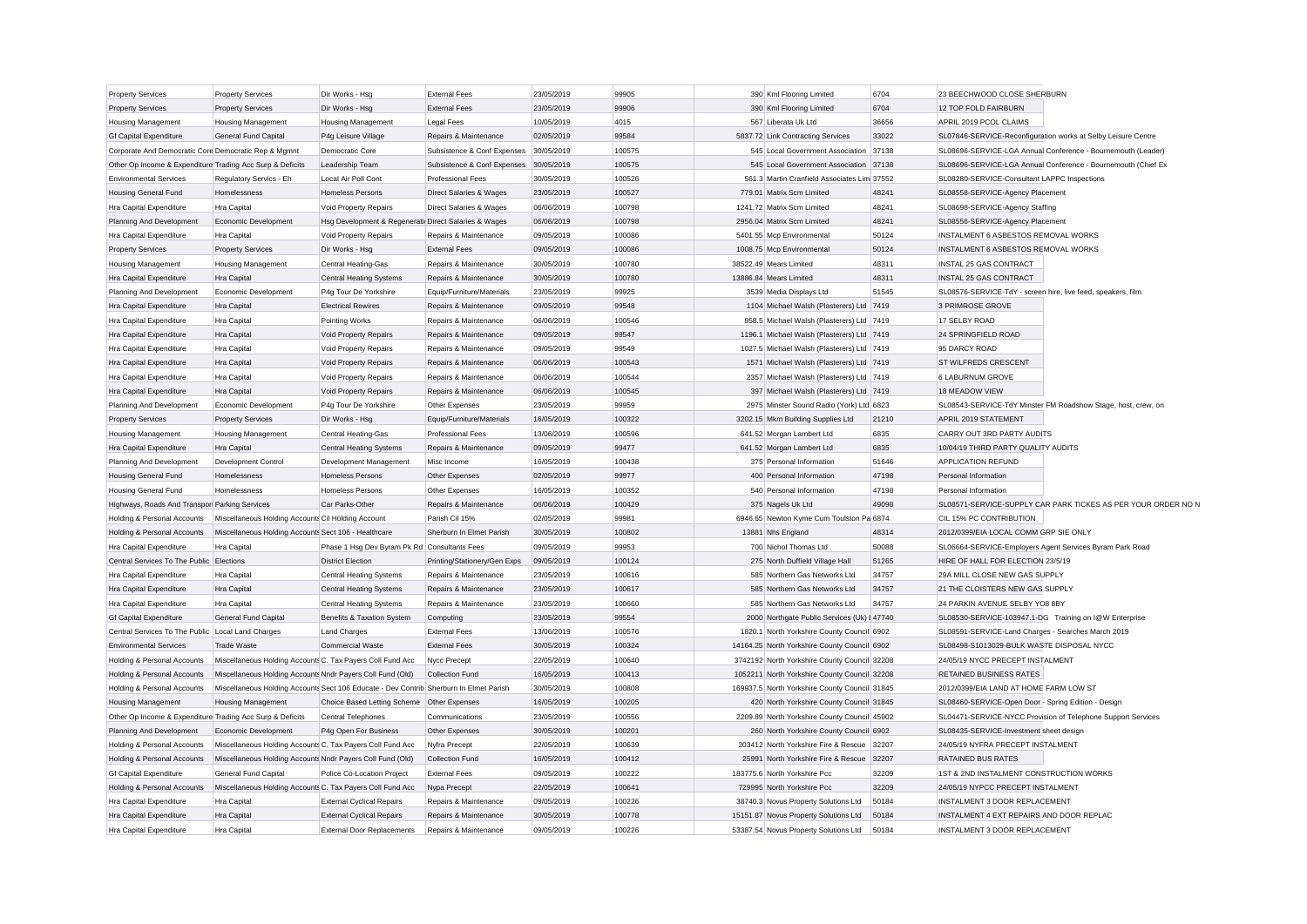| Hra Capital Expenditure                                   | Hra Capital                                                                   | <b>External Door Replacements</b> | Repairs & Maintenance        | 30/05/2019 | 100778 | 38961.94 Novus Property Solutions Ltd       | 50184 | INSTALMENT 4 EXT REPAIRS AND DOOR REPLAC                      |                                                          |
|-----------------------------------------------------------|-------------------------------------------------------------------------------|-----------------------------------|------------------------------|------------|--------|---------------------------------------------|-------|---------------------------------------------------------------|----------------------------------------------------------|
| Planning And Development                                  | <b>Planning Policy</b>                                                        | Dev. Policy Serv. (Plan Selby)    | <b>Professional Fees</b>     | 06/06/2019 | 100534 | 2075 Nwa Social & Market Research 6921      |       | SL08315-SERVICE-Commuter Survey at Selby Train station        |                                                          |
| <b>Housing Management</b>                                 | <b>Housing Management</b>                                                     | Fencing - Planned                 | Repairs & Maintenance        | 16/05/2019 | 99909  | 736.84 Paul Harrison                        | 6531  | 4 DERWENT VIEW THORGANBY                                      |                                                          |
| Hra Capital Expenditure                                   | Hra Capital                                                                   | Sheltered Homes Adaption          | Repairs & Maintenance        | 09/05/2019 | 99910  | 1334.6 Paul Harrison                        | 6531  | Personal Information                                          |                                                          |
| Hra Capital Expenditure                                   | Hra Capital                                                                   | Void Property Repairs             | Repairs & Maintenance        | 02/05/2019 | 99562  | 985 Pjt Property Maintenance                | 6980  | 33 PRIMROSE GROVE                                             |                                                          |
| Hra Capital Expenditure                                   | Hra Capital                                                                   | Void Property Repairs             | Repairs & Maintenance        | 02/05/2019 | 99563  | 1848.65 Pjt Property Maintenance            | 6980  | <b>5 BEECHTREE ROAD</b>                                       |                                                          |
| <b>Gf Capital Expenditure</b>                             | General Fund Capital                                                          | Repair Assistance Loans           | Soft Loans                   | 16/05/2019 | 100334 | 6000 Plumbcore Ltd                          | 51096 | Personal Information                                          |                                                          |
| Planning And Development                                  | Economic Development                                                          | P4g Tour De Yorkshire             | Equip/Furniture/Materials    | 30/05/2019 | 100238 | 6575 Primetech (Uk) Ltd                     | 51566 | SL08627-SERVICE-TdY-MultiNet resilient trailer for WiFi infra |                                                          |
| Central Services To The Public Elections                  |                                                                               | <b>District Election</b>          | Other Expenses               | 02/05/2019 | 99986  | 386 Print Image Network Limited             | 40960 | SL08499-SERVICE-Wristbands for 2/5/19 election Count          |                                                          |
| Central Services To The Public Elections                  |                                                                               | <b>District Election</b>          | Other Expenses               | 09/05/2019 | 100093 | 2350 Print Image Network Limited            | 40960 |                                                               | SL08442-SERVICE-2500 Grass Skirts and 200 Summary Sheets |
| Hra Capital Expenditure                                   | Hra Capital                                                                   | Aids & Adaptions Programme        | Repairs & Maintenance        | 16/05/2019 | 100191 | 1003.91 Prism Medical Uk                    | 41970 | Personal Information                                          |                                                          |
| Hra Capital Expenditure                                   | Hra Capital                                                                   | <b>Central Heating Systems</b>    | Repairs & Maintenance        | 02/05/2019 | 99422  | 4191.6 Pts Plumbing Trade Supplies          | 34513 | <b>HEATING SCHEME 1</b>                                       |                                                          |
| Hra Capital Expenditure                                   | Hra Capital                                                                   | <b>Central Heating Systems</b>    | Repairs & Maintenance        | 02/05/2019 | 99423  | 693.58 Pts Plumbing Trade Supplies          | 34513 | <b>HEATING SCHEME 1</b>                                       |                                                          |
| Hra Capital Expenditure                                   | Hra Capital                                                                   | <b>Central Heating Systems</b>    | Repairs & Maintenance        | 02/05/2019 | 99424  | 8769.36 Pts Plumbing Trade Supplies         | 34513 | <b>HEATING SCHEME 1</b>                                       |                                                          |
| Hra Capital Expenditure                                   | Hra Capital                                                                   | <b>Central Heating Systems</b>    | Repairs & Maintenance        | 02/05/2019 | 99425  | 1152.17 Pts Plumbing Trade Supplies         | 34513 | <b>HEATING SCHEME 1</b>                                       |                                                          |
| <b>Special Services</b>                                   | <b>Special Services</b>                                                       | <b>Pumping Stations</b>           | Repairs & Maintenance        | 06/06/2019 | 100404 | 280 R A Dalton                              | 6326  | 4 PARK LANE                                                   |                                                          |
| Other Op Income & Expenditure Trading Acc Surp & Deficits |                                                                               | Ict                               | <b>Professional Fees</b>     | 23/05/2019 | 99983  | 400 Razorblue Ltd                           | 27684 | SL08488-SERVICE-Managed IT Support 19/20                      |                                                          |
| Hra Capital Expenditure                                   | Hra Capital                                                                   | Void Property Repairs             | Repairs & Maintenance        | 02/05/2019 | 99704  | 1440 Rb Services                            | 50451 | 59 ST WILFREDS CRESCENT                                       |                                                          |
| Hra Capital Expenditure                                   | Hra Capital                                                                   | Roof Replacement                  | Repairs & Maintenance        | 16/05/2019 | 99581  | 1300 Rdh Scaffolding                        | 7036  | Hambleton/Tennent Street                                      |                                                          |
| <b>Gf Capital Expenditure</b>                             | General Fund Capital                                                          | <b>Disabled Facilities Grants</b> | Soft Loans                   | 23/05/2019 | 100525 | 7650 Rdv Contracting Ltd                    | 50039 | Personal Information                                          |                                                          |
| Holding & Personal Accounts                               | Miscellaneous Holding Accounts Cil Holding Account                            |                                   | Parish Cil 15%               | 02/05/2019 | 99980  | 13923.3 Riccall Parish Council              | 7068  | CIL 15% PC CONTRIBUTION                                       |                                                          |
| Other Op Income & Expenditure Trading Acc Surp & Deficits |                                                                               | Data & System                     | Computing                    | 23/05/2019 | 100603 | 5000 Richmondshire District Council 40311   |       | SL08722-SERVICE-eFinancials Hosting and Support 2019/20       |                                                          |
| Central Services To The Public Elections                  |                                                                               | <b>District Election</b>          | Other Expenses               | 23/05/2019 | 99898  | 2276.7 Royal Mail Group Plc                 | 7100  | ELECTIONS RESPONSE SERVICE                                    |                                                          |
| Central Services To The Public Elections                  |                                                                               | <b>District Election</b>          | Other Expenses               | 06/06/2019 | 100366 | 1242.86 Royal Mail Group Plc                | 7100  | <b>RESPONSE PLUS SERVICE</b>                                  |                                                          |
| Central Services To The Public Elections                  |                                                                               | Elections                         | Printing/Stationery/Gen Exps | 13/06/2019 | 100584 | 1115.55 Royal Mail Group Plc                | 7100  | RESPONSE PLUS SERVICE                                         |                                                          |
| Other Op Income & Expenditure Trading Acc Surp & Deficits |                                                                               | Postage Account                   | Communications               | 23/05/2019 | 99969  | 1028.79 Royal Mail Group Plc                | 7100  | <b>1ST CLASS POST SERVICE</b>                                 |                                                          |
| Other Op Income & Expenditure Trading Acc Surp & Deficits |                                                                               | Postage Account                   | Communications               | 13/06/2019 | 100614 | 1114.91 Royal Mail Group Plc                | 7100  | postage                                                       |                                                          |
| <b>Housing General Fund</b>                               | Supporting People                                                             | Warden Lifeline Service           | <b>External Fees</b>         | 16/05/2019 | 99124  | 6666.66 Ryedale District Council            | 7105  | SL08518-SERVICE-Annual charge for Ryecare (LL Service)        |                                                          |
| <b>Environmental Services</b>                             | Recycling                                                                     | Recycling                         | <b>External Fees</b>         | 23/05/2019 | 99914  | 406.98 Ryedale Organics Ltd                 | 6694  | <b>WEEK 17 GREENWASTE</b>                                     |                                                          |
| <b>Environmental Services</b>                             | Recycling                                                                     | Recycling                         | <b>External Fees</b>         | 06/06/2019 | 100364 | 473.48 Ryedale Organics Ltd                 | 6694  | <b>GREENWASTE</b>                                             |                                                          |
| <b>Environmental Services</b>                             | Recycling                                                                     | Recycling                         | <b>External Fees</b>         | 06/06/2019 | 100365 | 586.34 Ryedale Organics Ltd                 | 6694  | <b>GREENWASTE</b>                                             |                                                          |
| <b>Environmental Services</b>                             | Recycling                                                                     | Recycling                         | <b>External Fees</b>         | 13/06/2019 | 100583 | 310.84 Ryedale Organics Ltd                 | 6694  | <b>GREENWASTE</b>                                             |                                                          |
| Central Services To The Public Local Tax Collection       |                                                                               | Council Tax Collection            | <b>External Fees</b>         | 10/05/2019 | 4017   | 859.25 Santander                            | 6052  | APRIL 2019 COUNCIL TAX PAYMENTS                               |                                                          |
| <b>Housing Management</b>                                 | <b>Housing Management</b>                                                     | <b>Rent Project</b>               | <b>External Fees</b>         | 10/05/2019 | 4018   | 461.12 Santander                            | 6052  | APRIL 2019 HOUSE & GARAGE RENTS                               |                                                          |
| Planning And Development                                  | Economic Development                                                          | P4g Tour De Yorkshire             | Advertising                  | 16/05/2019 | 100232 | 350 Sarah Knowles                           | 51172 | SL08624-SERVICE-Stilt walkers for TdY route entertainment     |                                                          |
| Holding & Personal Accounts                               | Miscellaneous Holding Accounts Chairmans Charity Account                      |                                   | Licences/Licence Fees        | 23/05/2019 | 100615 | 10000 Save The Children                     | 51667 | DONATION FROM CHAIRMANS CHARITY 18/19                         |                                                          |
| Central Services To The Public Elections                  |                                                                               | <b>District Election</b>          | Printing/Stationery/Gen Exps | 09/05/2019 | 100116 | 288 Saxton Village Hall                     | 46783 | HIRE OF HALL FOR ELECTION 25/5/19                             |                                                          |
|                                                           | Gen Grants & Collection Fund   Taxation & Non-Specific Grants Gen Fund Income |                                   | Dclg                         | 16/05/2019 | 100411 | 764450 Scarborough Borough Council 51561    |       | MAY 19 POOLING PAYMENT                                        |                                                          |
| Corporate And Democratic Core Democratic Rep & Mgmnt      |                                                                               | Democratic Core                   | Subsistence & Conf Expenses  | 23/05/2019 | 100620 | 695.76 S D Turner Independent Trainer 47344 |       | SL08539-SERVICE-Member's Licensing Training                   |                                                          |
| <b>Environmental Services</b>                             | Regulatory Servics - Eh                                                       | Taxi & Hire Licences              | Licences/Licence Fees        | 09/05/2019 | 99559  | 645.94 S D Turner Independent Trainer 47344 |       | SL08550-SERVICE- sdt/SDC/19/1                                 |                                                          |
| <b>Environmental Services</b>                             | Recycling                                                                     | Recycling                         | <b>External Fees</b>         | 16/05/2019 | 100338 | 750 Se7en Video Production Ltd              | 45367 | SL08407-SERVICE-Recycling animation as per quote              |                                                          |
| Highways, Roads And Transpor Parking Services             |                                                                               | Car Parks Enforcement             | <b>External Fees</b>         | 30/05/2019 | 100343 | 498.15 Security Plus Limited                | 36209 | SL08676-SERVICE-ANNUAL CASH PROCESSING FEE                    |                                                          |
| Central Services To The Public Elections                  |                                                                               | <b>District Election</b>          | Printing/Stationery/Gen Exps | 23/05/2019 | 100597 | 340 Selby Community Trust                   | 7149  | room hire                                                     |                                                          |
| Hra Capital Expenditure                                   | Hra Capital                                                                   | <b>External Cyclical Repairs</b>  | Repairs & Maintenance        | 23/05/2019 | 100348 | 1452.54 Selby Glass Ltd                     | 7172  | APRIL 2019 STATEMENT                                          |                                                          |
| Hra Capital Expenditure                                   | Hra Capital                                                                   | <b>External Door Replacements</b> | Repairs & Maintenance        | 23/05/2019 | 100348 | 1910 Selby Glass Ltd                        | 7172  | APRIL 2019 STATEMENT                                          |                                                          |
| <b>Property Services</b>                                  | <b>Property Services</b>                                                      | Dir Works - Hsg                   | Equip/Furniture/Materials    | 23/05/2019 | 100348 | 2215.4 Selby Glass Ltd                      | 7172  | APRIL 2019 STATEMENT                                          |                                                          |
| Other Op Income & Expenditure Trading Acc Surp & Deficits |                                                                               | <b>Human Resources</b>            | <b>Professional Fees</b>     | 16/05/2019 | 100385 | 280 Selby Healthcare Ltd                    | 31239 | SL08634-SERVICE-OH Services - April 2019                      |                                                          |
| Holding & Personal Accounts                               | Miscellaneous Holding Accounts Sect 106 Ros - Dev Contrib                     |                                   | Selby Town                   | 30/05/2019 | 100800 | 420 Selby Town Council                      | 7184  | 2009/0805/REM PICNIC BENCH 2ND PAYMENT                        |                                                          |
| Holding & Personal Accounts                               | Miscellaneous Holding Accounts Sect 106 Ros - Dev Contrib                     |                                   | Selby Town                   | 30/05/2019 | 100801 | 695 Selby Town Council                      | 7184  | 2009/0805/REM WOODLAND GATE 1ST PAYMENT                       |                                                          |
| <b>Environmental Services</b>                             | <b>Street Cleansing</b>                                                       | <b>Street Cleansing</b>           | <b>External Fees</b>         | 30/05/2019 | 99929  | 400 S & G Taperell                          | 7303  | MARCH 2019 RENTAL OF SKIPS/TRANSPORT                          |                                                          |
| <b>Property Services</b>                                  | <b>Property Services</b>                                                      | Dir Works - Hsg                   | <b>External Fees</b>         | 16/05/2019 | 99930  | 962.6 S & G Taperell                        | 7303  | MARCH 2019 HIRE OF BUILDER SKIPS                              |                                                          |
| Central Services To The Public Elections                  |                                                                               | <b>District Election</b>          | Other Expenses               | 16/05/2019 | 99686  | 280 Shaw & Sons Ltd                         | 7192  | SL08545-SERVICE-Plastic Wallets for Votepods                  |                                                          |
| Central Services To The Public Elections                  |                                                                               | <b>District Election</b>          | Printing/Stationery/Gen Exps | 13/06/2019 | 100581 | 1352 Shaw & Sons Ltd                        | 7192  | SL08629-SERVICE-Sundries Packs                                |                                                          |
|                                                           |                                                                               |                                   |                              |            |        |                                             |       |                                                               |                                                          |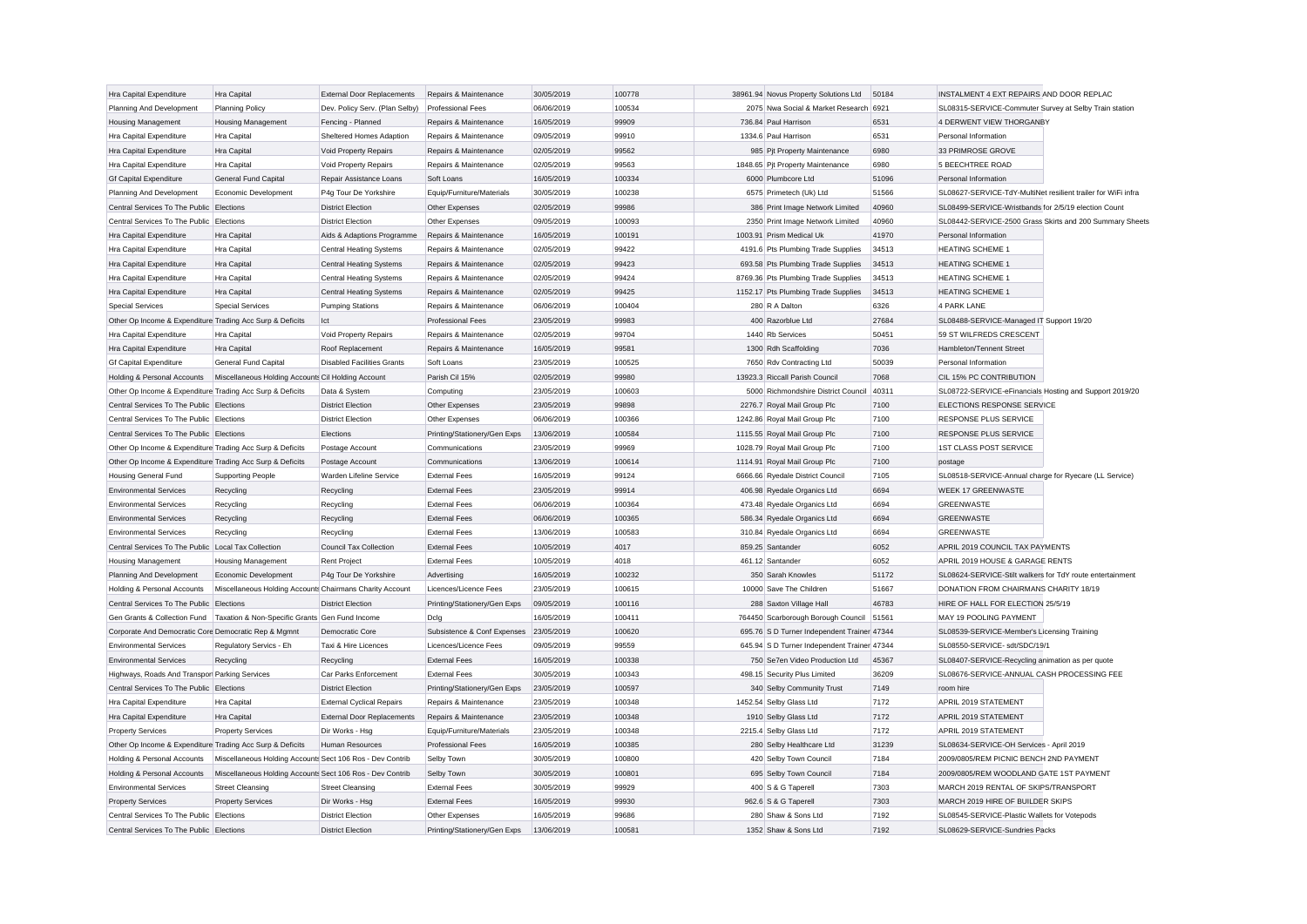| Other Op Income & Expenditure Trading Acc Surp & Deficits |                                                   | Sherburn Comm.Office                         | Rents                                                                 | 09/05/2019               | 100235 | 2200 Sherburn In Elmet Community T 48230     |              | SL08618-SERVICE-Sherburn library room                                                                  |                                                               |
|-----------------------------------------------------------|---------------------------------------------------|----------------------------------------------|-----------------------------------------------------------------------|--------------------------|--------|----------------------------------------------|--------------|--------------------------------------------------------------------------------------------------------|---------------------------------------------------------------|
| <b>Hra Capital Expenditure</b>                            | Hra Capital                                       | Sheltered Homes Adaption                     | Repairs & Maintenance                                                 | 06/06/2019               | 100405 | 1500 Sherwood Property Building Ser 35336    |              | Personal Information                                                                                   |                                                               |
| Hra Capital Expenditure                                   | Hra Capital                                       | Sheltered Homes Adaption                     | Repairs & Maintenance                                                 | 06/06/2019               | 100406 | 645 Sherwood Property Building Ser 35336     |              | Personal Information                                                                                   |                                                               |
| Hra Capital Expenditure                                   | Hra Capital                                       | Sheltered Homes Adaption                     | Repairs & Maintenance                                                 | 06/06/2019               | 100407 | 2300 Sherwood Property Building Ser 35336    |              | Personal Information                                                                                   |                                                               |
| <b>Property Services</b>                                  | <b>Property Services</b>                          | Dir Works - Hsg                              | <b>External Fees</b>                                                  | 06/06/2019               | 100408 | 285 Sherwood Property Building Ser 35336     |              | 17 WAVELL ST                                                                                           |                                                               |
| <b>Property Services</b>                                  | <b>Property Services</b>                          | Dir Works - Hsg                              | <b>External Fees</b>                                                  | 06/06/2019               | 100409 | 285 Sherwood Property Building Ser 35336     |              | 25 LAURIE BACKHOUSE COURT                                                                              |                                                               |
| <b>Environmental Services</b>                             | <b>Trade Waste</b>                                | <b>Commercial Waste</b>                      | Advertising                                                           | 30/05/2019               | 100791 | 273.6 Sign Factors                           | 51481        |                                                                                                        | SL08491-SERVICE-Supply of commercial waste bin stickers as pe |
| <b>Cultural And Related Services</b>                      | Open Spaces                                       | Selby Park                                   | Repairs & Maintenance                                                 | 23/05/2019               | 99885  | 788 Signs Express (York)                     | 35687        |                                                                                                        | SL07779-SERVICE-1xBlack aluminium park sign with gold text &  |
| <b>Cultural And Related Services</b>                      | Open Spaces                                       | Selby Park                                   | Repairs & Maintenance                                                 | 23/05/2019               | 99885  | 1060 Signs Express (York)                    | 35687        | SL07779-SERVICE-2xBlack aluminium park sign with gold text                                             |                                                               |
| <b>Cultural And Related Services</b>                      | Open Spaces                                       | Selby Park                                   | Repairs & Maintenance                                                 | 23/05/2019               | 99885  | 425 Signs Express (York)                     | 35687        | SL07779-SERVICE-Installation                                                                           |                                                               |
| <b>Housing Management</b>                                 | <b>Housing Management</b>                         | Estate Man. Costs                            | Other Expenses                                                        | 23/05/2019               | 100535 | 780 Simon Calvert Contractors Ltd            | 44422        |                                                                                                        | SL07078-SERVICE-Area for works - clear and clean 66 Charles S |
| Hra Capital Expenditure                                   | Hra Capital                                       | <b>Fencing Programme</b>                     | Repairs & Maintenance                                                 | 13/06/2019               | 100606 | 395 Simon Calvert Contractors Ltd            | 44422        | 59 ST WILFREDS CRESCENT                                                                                |                                                               |
| Hra Capital Expenditure                                   | Hra Capital                                       | Void Property Repairs                        | Repairs & Maintenance                                                 | 30/05/2019               | 100536 | 540 Simon Calvert Contractors Ltd            | 44422        | 24 ROMAN CLOSE                                                                                         |                                                               |
| Hra Capital Expenditure                                   | Hra Capital                                       | Void Property Repairs                        | Repairs & Maintenance                                                 | 30/05/2019               | 100537 | 580 Simon Calvert Contractors Ltd            | 44422        | 9 GANT WALK                                                                                            |                                                               |
| <b>Hra Capital Expenditure</b>                            | Hra Capital                                       | Void Property Repairs                        | Repairs & Maintenance                                                 | 30/05/2019               | 100538 | 475 Simon Calvert Contractors Ltd            | 44422        | 27 CHERRY TREE WALK                                                                                    |                                                               |
| Hra Capital Expenditure                                   | Hra Capital                                       | Void Property Repairs                        | Repairs & Maintenance                                                 | 30/05/2019               | 100539 | 395 Simon Calvert Contractors Ltd            | 44422        | 2 STATION COTTAGES                                                                                     |                                                               |
| <b>Property Services</b>                                  | <b>Property Services</b>                          | Dir Works - Hsg                              | <b>External Fees</b>                                                  | 13/06/2019               | 100605 | 5420 Simon Calvert Contractors Ltd           | 44422        | THE VIVARS CENTRE                                                                                      |                                                               |
| Hra Capital Expenditure                                   | Hra Capital                                       | Void Property Repairs                        | Repairs & Maintenance                                                 | 02/05/2019               | 99545  | 325 S & J K Decorating                       | 49665        | 20 OAKLANDS CRESCENT CAMBLESFORTH                                                                      |                                                               |
| <b>Housing General Fund</b>                               | <b>Housing Strategy</b>                           | P4g3 Stepping Up Hsg Delivery Other Expenses |                                                                       | 16/05/2019               | 100230 | 4900 Solmek Ltd                              | 51047        |                                                                                                        | SL07886-SERVICE-Phase 2 Site Investigations (Phase 1 of inves |
| <b>Housing General Fund</b>                               | <b>Housing Strategy</b>                           | P4q3 Stepping Up Hsg Delivery Other Expenses |                                                                       | 16/05/2019               | 100231 | 17405 Solmek Ltd                             | 51047        |                                                                                                        | SL08637-SERVICE-Instrusive Site Investigation Studys and Repo |
| <b>Housing General Fund</b>                               | <b>Housing Strategy</b>                           | P4g3 Stepping Up Hsg Delivery Other Expenses |                                                                       | 16/05/2019               | 99535  | 19250 Solmek Ltd                             | 51047        | PHASE 1 DESK STUDY & PHASE 2 INTRUSIVE                                                                 |                                                               |
| <b>Housing General Fund</b>                               | <b>Housing Strategy</b>                           | Pfi Scheme (Housing)                         | Other Expenses                                                        | 30/05/2019               | 100186 | 35659.2 South Yorkshire Housing Ass Lti 7239 |              | APRIL 2019 UNITARY CHARGE                                                                              |                                                               |
| <b>Environmental Services</b>                             | <b>Trade Waste</b>                                | <b>Clinical Waste</b>                        | <b>External Fees</b>                                                  | 30/05/2019               | 100215 | 550.17 Srcl Ltd                              | 7251         | APRIL 2019 HAZ SHARPS WASTE                                                                            |                                                               |
| <b>Housing General Fund</b>                               | <b>Housing Strategy</b>                           | P4g3 Olympia Park                            | Other Expenses                                                        | 02/05/2019               | 99984  | 6580 Start Regeneration Llp                  | 48284        |                                                                                                        | SL08158-SERVICE-Olympia Park Project Manager Commission Exter |
| <b>Housing General Fund</b>                               | <b>Housing Strategy</b>                           | P4g3 Olympia Park                            | Other Expenses                                                        | 23/05/2019               | 100533 | 3290 Start Regeneration Llp                  | 48284        |                                                                                                        | SL08494-SERVICE-Olympia Park Project Manager - May Extension  |
| <b>Environmental Services</b>                             | Regulatory Servics - Eh                           | Contaminated Land                            | Other Expenses                                                        | 06/06/2019               | 100354 | 1305 Stm Environmental Consultants 47026     |              | SL08649-SERVICE-STM Software                                                                           |                                                               |
| Other Op Income & Expenditure Trading Acc Surp & Deficits |                                                   | Data & System                                | Computing                                                             | 23/05/2019               | 99893  | 2054.4 Suzohapp (Uk) Ltd                     | 7123         |                                                                                                        | SL08569-SERVICE-Scan Coin Ltd A3 Kiosk Serial Number 19757 ye |
| Other Op Income & Expenditure Trading Acc Surp & Deficits |                                                   | <b>Legal Services</b>                        | Misc Income                                                           | 23/05/2019               | 100569 | 651 Switalskis Solicitors Ltd                | 51663        | PROFESSIONAL CHARGES                                                                                   |                                                               |
| <b>Housing General Fund</b>                               | <b>Housing Strategy</b>                           | P4q3 Stepping Up Hsg Delivery Other Expenses |                                                                       | 06/06/2019               | 100528 | 6000 Thalweg Ltd                             | 51294        | SL08583-SERVICE - April                                                                                |                                                               |
| <b>Housing General Fund</b>                               | Homelessness                                      | <b>Homeless Persons</b>                      | Other Expenses                                                        | 23/05/2019               | 100555 | 1620 The Bay Horse Accommodation 43542       |              | Personal Information                                                                                   |                                                               |
| <b>Housing General Fund</b>                               | Homelessness                                      | <b>Homeless Persons</b>                      | Other Expenses                                                        | 30/05/2019               | 100769 | 1620 The Bay Horse Accommodation 43542       |              | Personal Information                                                                                   |                                                               |
| <b>Housing General Fund</b>                               | Homelessness                                      | <b>Homeless Persons</b>                      | Other Expenses                                                        | 30/05/2019               | 100795 | 2100 The Bay Horse Accommodation 43542       |              | Personal Information                                                                                   |                                                               |
| <b>Housing General Fund</b>                               | Homelessness                                      | <b>Homeless Persons</b>                      | Other Expenses                                                        | 30/05/2019               | 100806 | 5280 The Bay Horse Accommodation 43542       |              | Personal Information                                                                                   |                                                               |
| <b>Environmental Services</b>                             | Regulatory Servics - Eh                           | Licensing Act 2003                           | Licences/Licence Fees                                                 | 02/05/2019               | 99689  | 300 The Institute Of Licensing               | 29123        | SL08511-SERVICE-IoL Membership Invoice 2019                                                            |                                                               |
| Central Services To The Public                            | Elections                                         | <b>District Election</b>                     | Printing/Stationery/Gen Exps                                          | 09/05/2019               | 100128 | 400 Thorganby Village Hall                   | 49161        | HIRE OF HALL FOR ELECTION 23/5/19                                                                      |                                                               |
| <b>Special Services</b>                                   | <b>Special Services</b>                           | General Maintenance                          | Repairs & Maintenance                                                 | 30/05/2019               | 100212 | 457.89 Thyssenkrupp Elevator Uk Ltd 7328     |              | 1/5/19-31/7/19 LBH COURT                                                                               |                                                               |
| <b>Special Services</b>                                   | <b>Special Services</b>                           | General Maintenance                          | Repairs & Maintenance                                                 | 30/05/2019               | 100213 | 457.89 Thyssenkrupp Elevator Uk Ltd 7328     |              | 1/5/19-31/7/19 ST WILFRIDS COURT                                                                       |                                                               |
| Corporate And Democratic Core Democratic Rep & Mgmnt      |                                                   | Chairmans Allowance                          | <b>Members Allowances</b>                                             | 09/05/2019               | 99923  | 500 Tim Fitzhigham                           | 51567        | SL08592-SERVICE-Gala Performance - Tim Fitzhigham                                                      |                                                               |
| Planning And Development                                  | Development Control                               | Development Management                       | Advertising                                                           | 16/05/2019               | 99692  | 480.97 Tmp (Uk) Ltd                          | 5101         | SL08501-SERVICE-Advert - The Press 18.04.19                                                            |                                                               |
| Planning And Development                                  | Development Control                               | Development Management                       | Advertising                                                           | 16/05/2019               | 99694  | 490.71 Tmp (Uk) Ltd                          | 5101         | SL08501-SERVICE-Advert - Wetherby News 18.04.19                                                        |                                                               |
|                                                           |                                                   |                                              |                                                                       |                          | 100089 |                                              |              |                                                                                                        |                                                               |
| Planning And Development                                  | Development Control<br><b>Development Control</b> | Development Management                       | Advertising                                                           | 23/05/2019<br>23/05/2019 | 100090 | 369.48 Tmp (Uk) Ltd                          | 5101<br>5101 | SL08579-SERVICE-Advert - The Press 02/05/2019<br>SL08579-SERVICE-Advert - The Wetherby News 02/05/2019 |                                                               |
| Planning And Development                                  |                                                   | Development Management                       | Advertising                                                           |                          |        | 420.6 Tmp (Uk) Ltd                           |              |                                                                                                        |                                                               |
| Planning And Development                                  | <b>Development Control</b>                        | Development Management                       | Advertising                                                           | 06/06/2019               | 100357 | 425.22 Tmp (Uk) Ltd                          | 5101         | SL08205-SERVICE-Advert - The Press 07/03/2019                                                          |                                                               |
| Planning And Development                                  | <b>Development Control</b>                        | Development Management                       | Advertising                                                           | 06/06/2019               | 100358 | 304.82 Tmp (Uk) Ltd                          | 5101         |                                                                                                        | SL08205-SERVICE-Advert - Pontefract & Castleford Express 07/0 |
| Planning And Development                                  | <b>Development Control</b>                        | Development Management                       | Advertising                                                           | 06/06/2019               | 100559 | 280.38 Tmp (Uk) Ltd                          | 5101         | SL08636-SERVICE-Advert - Wetherby News                                                                 |                                                               |
| Planning And Development                                  | Economic Development                              |                                              | Hsg Development & Regenerati Central Establishment Charges 16/05/2019 |                          | 99690  | 1585 Tmp (Uk) Ltd                            | 5101         | SL08549-SERVICE-Job Advert                                                                             |                                                               |
| Planning And Development                                  | Economic Development                              |                                              | Hsg Development & Regenerati Central Establishment Charges 30/05/2019 |                          | 100578 | 1585 Tmp (Uk) Ltd                            | 5101         | SL08549-SERVICE-Job Advert                                                                             |                                                               |
| <b>Cultural And Related Services</b>                      | Tourism                                           | P4g3 Tourism & Culture                       | Other Expenses                                                        | 09/05/2019               | 100234 | 2500 Tourism South East                      | 51190        |                                                                                                        | SL08062-SERVICE-Visitor Economy - Economic Impact Report & Ad |
| <b>Housing General Fund</b>                               | <b>Supporting People</b>                          | Warden Lifeline Service                      | <b>External Fees</b>                                                  | 16/05/2019               | 99685  | 294 Tunstall Healthcare (Uk) Ltd             | 7363         | SL08537-SERVICE-51900/10 Installers keypad                                                             |                                                               |
| Hra Other                                                 | Financing & Invest Inc & Exp                      | <b>External Interest Payable</b>             | Other Expenses                                                        | 29/05/2019               | 4031   | 285512.5 Ubs Investment Bank                 | 22297        | HALF YEARLY INTEREST INVESTMENT                                                                        |                                                               |
| <b>Property Services</b>                                  | <b>Property Services</b>                          | Dir Works - Hsg                              | <b>Running Costs</b>                                                  | 02/05/2019               | 99877  | 533.46 Uk Fuels Ltd                          | 7373         | <b>FUEL SERVICES</b>                                                                                   |                                                               |
| <b>Property Services</b>                                  | <b>Property Services</b>                          | Dir Works - Hsg                              | <b>Running Costs</b>                                                  | 02/05/2019               | 99947  | 644.12 Uk Fuels Ltd                          | 7373         | <b>FUEL SERVICES</b>                                                                                   |                                                               |
| <b>Property Services</b>                                  | <b>Property Services</b>                          | Dir Works - Hso                              | <b>Running Costs</b>                                                  | 09/05/2019               | 100223 | 647.99 Uk Fuels Ltd                          | 7373         | <b>FUEL SERVICES</b>                                                                                   |                                                               |